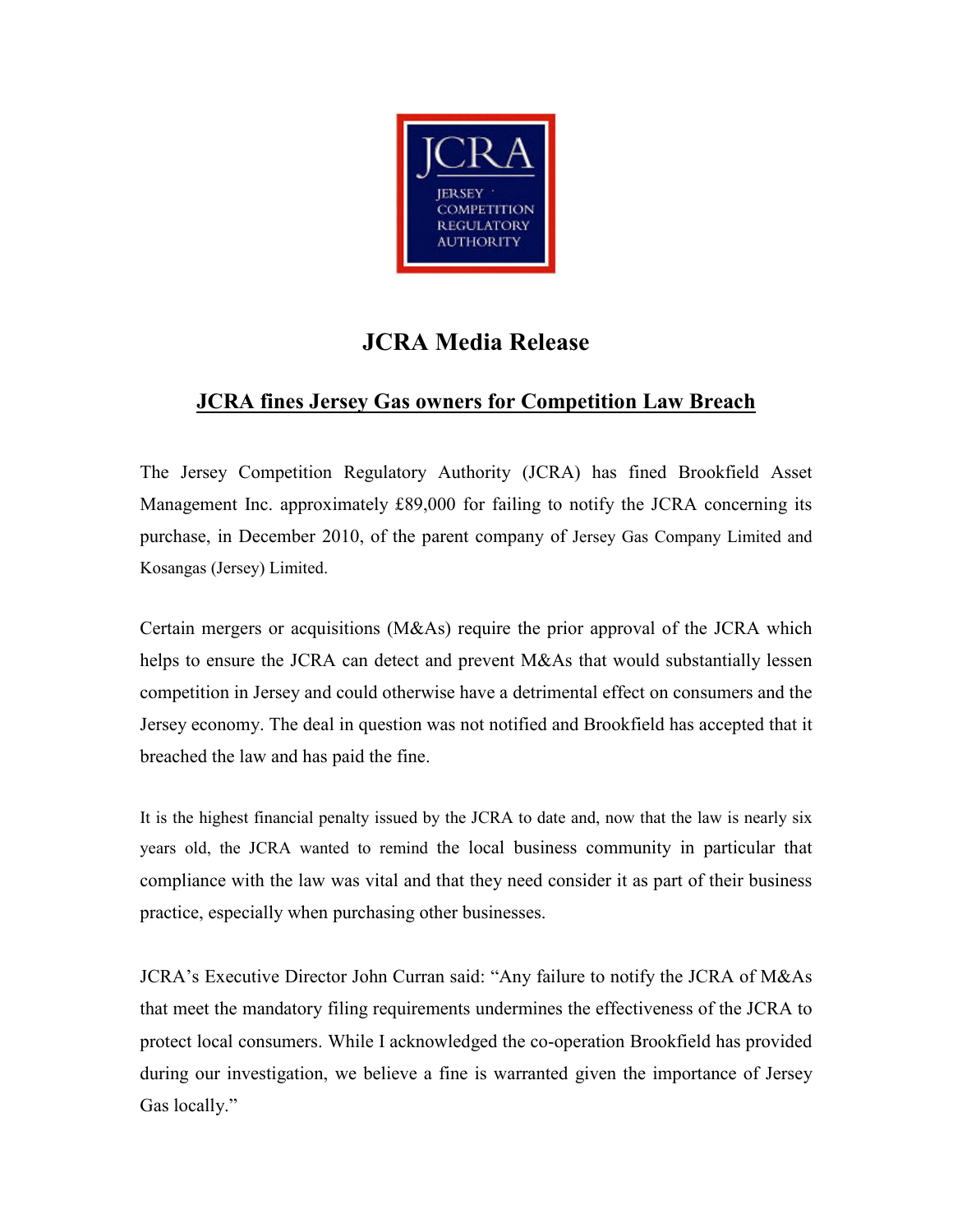The JCRA is also warning local businesses that they must comply with Jersey's Competition Law or risk sizeable penalties.

"The competition law has been in place now since 2005. Therefore there is no reason for any local company not to be aware of it and comply with it. All businesses and their advisors, if they are contemplating a merger or acquisition, should satisfy themselves as to whether the JCRA needs to be informed. We are very happy to meet with businesses at any stage of the deal process to assist them understand whether a notification is required or not. However, businesses should be aware that where we find a breach we will impose a sanction," Mr Curran said.

The JCRA is intending to run advocacy sessions to different sectors of the business community later in the year to help them ensure that they are aware of their obligations under the law once the current review of the merger regime is complete.

As required by the law, the financial penalty received by the JCRA will be transferred in full to the States of Jersey.

A copy of the JCRA's decision is available at <u>www.jcra.je</u>. All enquiries should be directed to the Executive Director, John Curran, on +44 (0)1534 514990 who is available for interview.

.

## NOTES TO EDITORS

## About the JCRA

The JCRA is an independent authority established by the States of Jersey to enforce Jersey's competition law and regulate its telecommunication and postal sectors. In each of these areas, the JCRA's primary mission is to promote consumer welfare through efforts that encourage lower prices and greater choice and innovation in the goods and